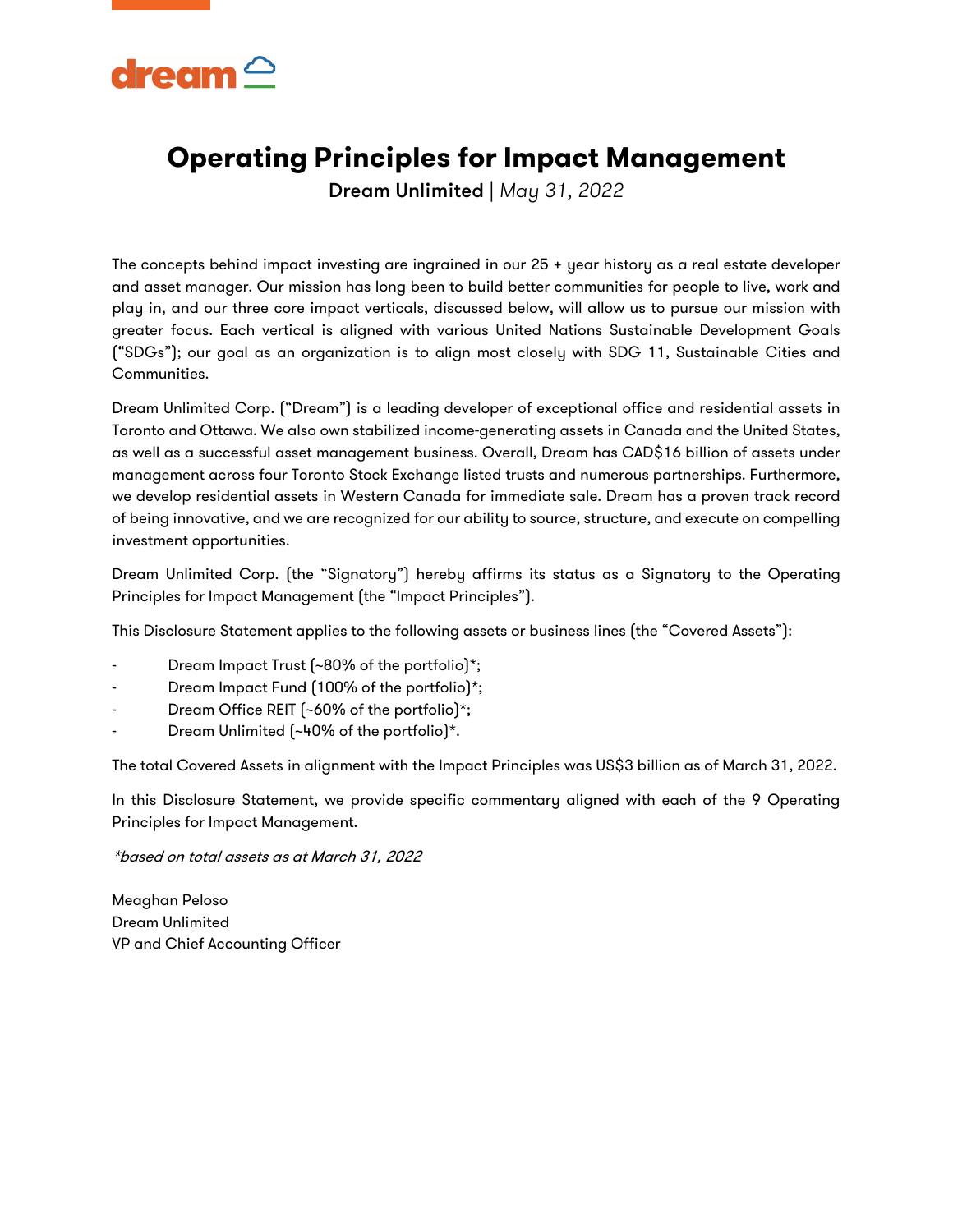

#### Principle 1

The Manager shall have a process to manage impact achievement on a portfolio The Manager shall define strategic impact objectives for the portfolio or fund to achieve positive and measurable social or environmental effects, which are aligned with the Sustainable Development Goals (SDGs), or other widely accepted goals. The impact intent does not need to be shared by the investee. The Manager shall seek to ensure that the impact objectives and investment strategy are consistent; that there is a credible basis for achieving the impact objectives through the investment strategy; and that the scale and/or intensity of the intended portfolio impact is proportionate to the size of the investment portfolio.

Dream's impact qualifying assets are governed by three core impact verticals which are aligned with the SDGs. These verticals are:

- o Environmental sustainability and resilience;
- o Attainable and affordable housing; and
- o Inclusive communities.

All three verticals were established to address social and environmental issues facing the communities in which we operate. The themes behind our verticals are supported by numerous stakeholders, including, but not limited to, various levels of government, lenders, investment partners, customers, and the community.

Given our asset profile and the depth of our development pipeline, we believe we can achieve scale through the completion of our developments and implementation of programing across our assets. For each investment, we identify impact pathways that describes the impact activities for that asset and links the outputs and outcomes of each pathway to a relevant SDG and impact vertical. The impact pathways help us understand, evaluate, and communicate the impact we are having. We have compiled a wide-ranging evidence base through research and past experience, to increase our confidence that our investment strategy will deliver the impact we seek.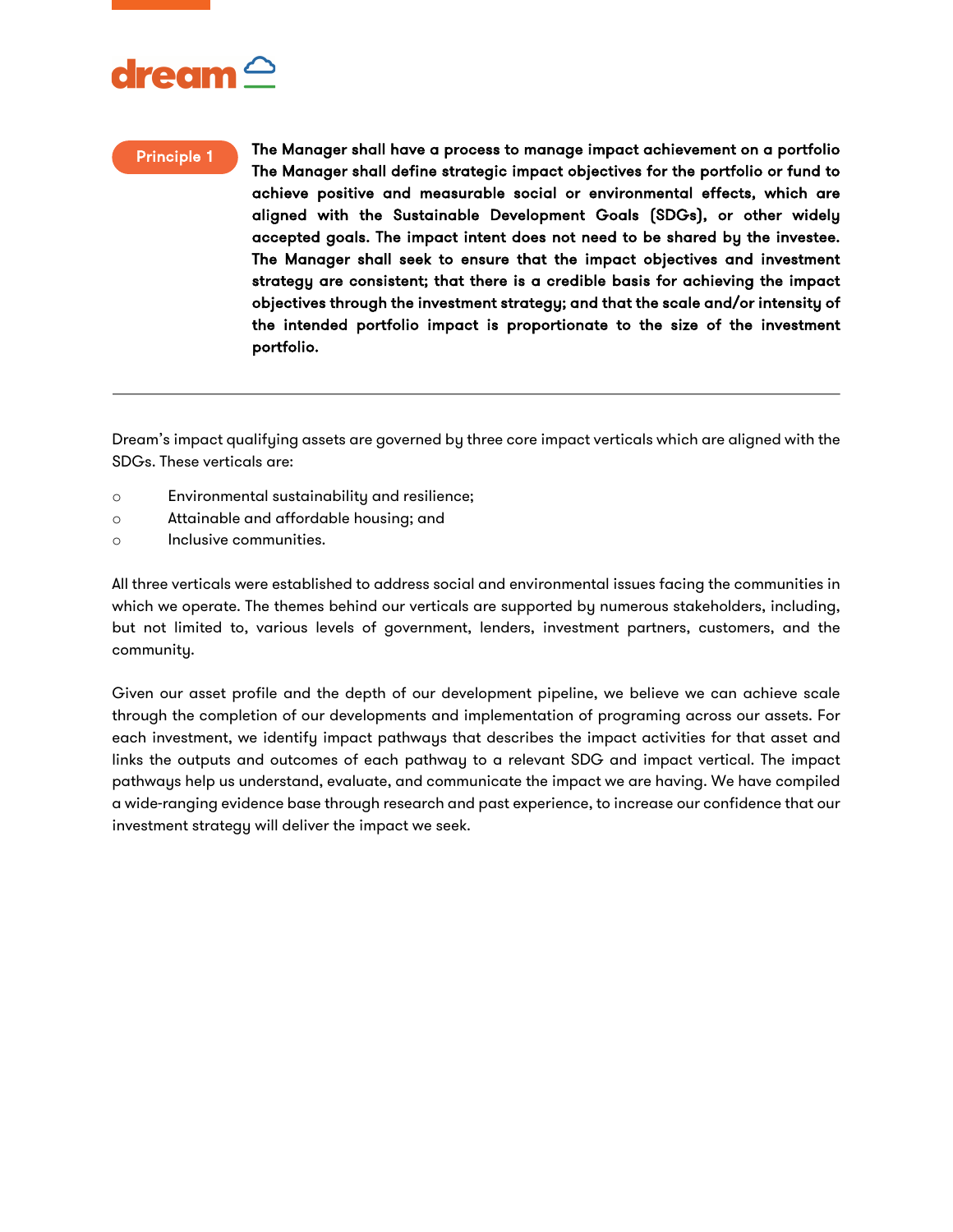

#### Principle 2

The Manager shall have a process to manage impact achievement on a portfolio basis. The objective of the process is to establish and monitor impact performance for the whole portfolio, while recognizing that impact may vary across individual investments in the portfolio. As part of the process, the Manager shall consider aligning staff incentive systems with the achievement of impact, as well as with financial performance.

Dream sets impact objectives for all impact assets in the portfolio and, where possible, aggregates metrics to monitor impact at the portfolio level, by reporting on Key Performance Indicators (KPIs) that are common across many of our impact investments.

The Dream Impact Management System was developed to ensure impact considerations are integrated throughout all phases of the investment lifecycle – from due diligence to investment completion or stabilization, with annual reviews in place to ensure impact initiatives stay on track.

By policy for both Dream Impact Fund and Dream Impact Trust (TSX: MPCT.UN), all new investments must contribute to Dream's impact objectives. We have developed an acquisition checklist to evaluate potential new investments based on financial criteria and impact criteria and utilize the checklist during the due diligence process. Only investments that qualify on both financial and impact criteria will be considered as impact investments. Pathways for recurring income assets are completed during the due diligence phase and are formally scored with our in-house impact scoring system (further discussed under Impact Principle 4) at closing. For development acquisitions, preliminary impact pathways are identified during due diligence with final pathways developed during the development entitlement process. An impact strategy section is included in our Investment Committee materials and utilizing the pathways we identify how a potential investment compares with existing investments in the portfolio, and how it contributes to our impact objectives. These analyses are reviewed by the Investment Committee as part of the acquisition approval process.

For recurring income assets, pathways set at acquisition are expected to be consistent with the eventual impact outcome. For development projects, we expect the pathways to evolve throughout the planning process, as zoning is achieved, and pre-development work is completed. However, the Impact Management System continues to be used to ensure impact considerations are taken into account through each of the development steps and reporting stages. Strategic briefs for each development project discuss impact objectives alongside construction and financial considerations.

Staff are incentivized to achieve both our impact and financial goals, as both form part of our annual corporate goals. Senior Dream staff involved in the setting and achievement of our impact objectives are required to have at minimum one impact-related goal. These are then incorporated into annual performance and compensation reviews, and naturally cascade into the goals of their wider teams.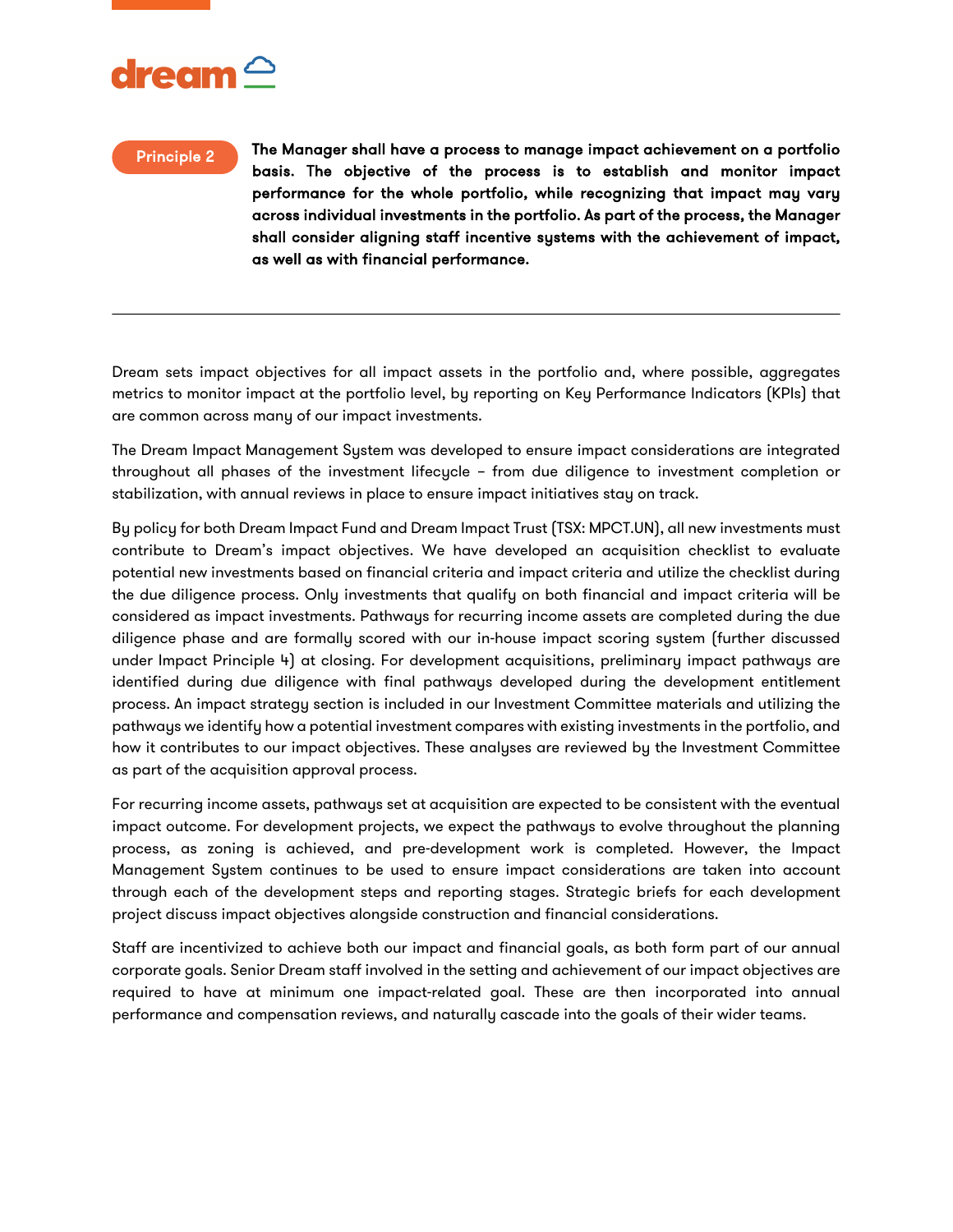

### Principle 3

The Manager shall seek to establish and document a credible narrative on its contribution to the achievement of impact for each investment. Contributions can be made through one or more financial and/or non-financial channels. The narrative should be stated in clear terms and supported, as much as possible, by evidence.

Dream's in-house scoring system incorporates an evaluation of Dream's contribution towards the impact created by each investment.

Dream's contribution is assessed on a scale ranging from Low to Medium to High, each of which corresponds to a numerical multiplier in our scoring system. Contribution is assessed separately for each impact pathway. Investments receive a higher contribution score if the impact outcome is unlikely to be achieved without Dream's investment, and a lower score if the impact outcome is likely to have occurred regardless. Some guiding questions used to determine the score are 'Would the outcome have happened anyway?', and 'How good would it have been without Dream?'

Construction rules (often referred to as "codes") and regulatory requirements are the main tool we use for consideration of contribution. For example, performing capital upgrades to a recurring income asset to bring it up to, or maintain it at code, receives a low contribution score. By contrast, building a net zero carbon master-planned community with affordable housing receives a high contribution score, as it goes above common development practices.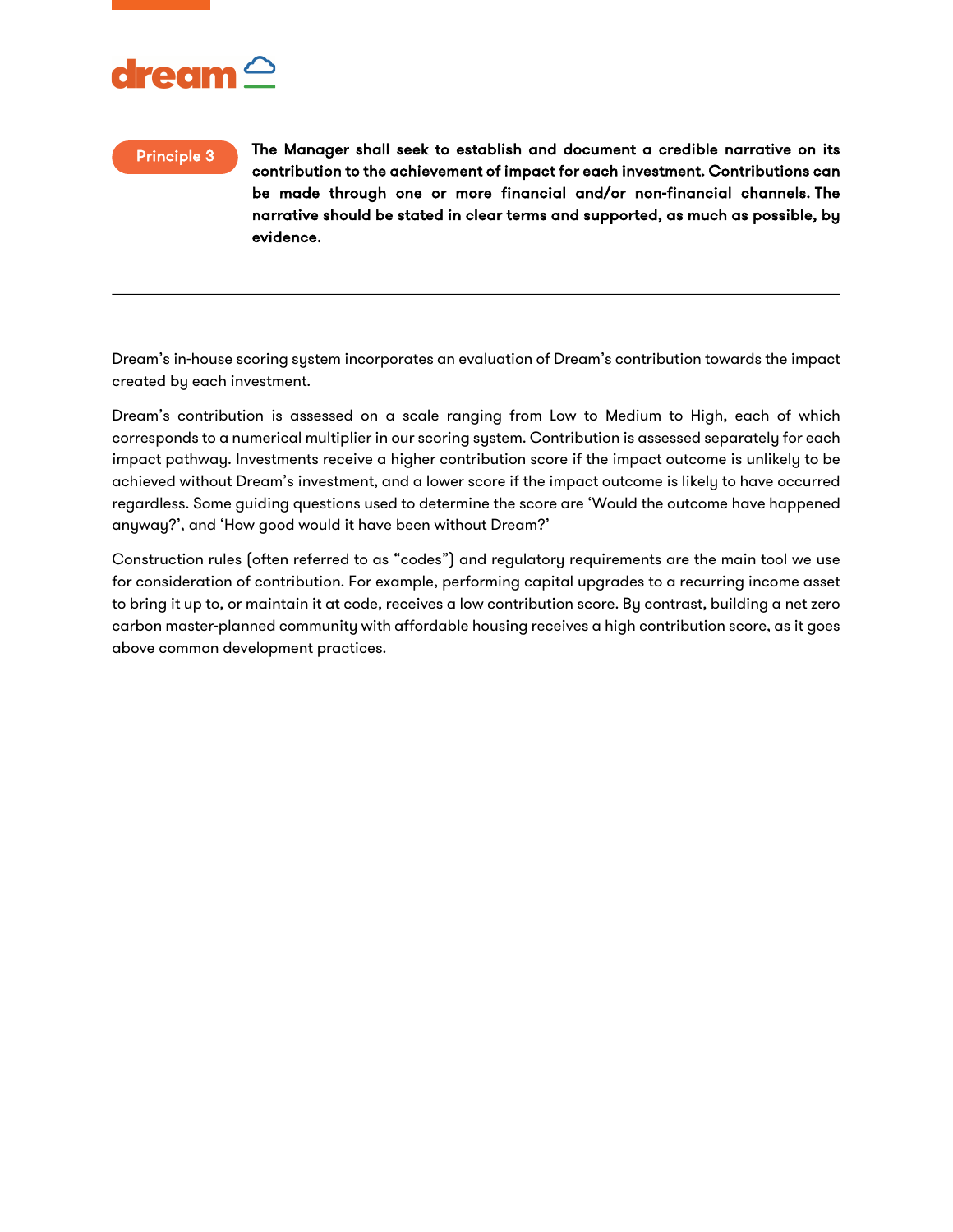#### Principle 4

For each investment the Manager shall assess, in advance and, where possible, quantify the concrete, positive impact potential deriving from the investment. The assessment should use a suitable results measurement framework that aims to answer these fundamental questions: (1) What is the intended impact? (2) Who experiences the intended impact? (3) How significant is the intended impact? The Manager shall also seek to assess the likelihood of achieving the investment's expected impact. In assessing the likelihood, the Manager shall identify the significant risk factors that could result in the impact varying from ex-ante expectations. In assessing the impact potential, the Manager shall seek evidence to assess the relative size of the challenge addressed within the targeted geographical context. The Manager shall also consider opportunities to increase the impact of the investment. Where possible and relevant for the Manager's strategic intent, the Manager may also consider indirect and systemic impacts. Indicators shall, to the extent possible, be aligned with industry standards and follow best practice.

Dream has developed an in-house scoring system that can be applied to all impact investments.

The system has been specifically designed to measure the impact each of our investments creates – whether recurring income assets or development projects - on a consistent basis across the portfolio. The scoring system is applied to each pathway for all impact assets, and the score for all pathways is aggregated to arrive at an investment's total impact score. The scoring system has been thoroughly reviewed by various teams inside Dream, as well as outside stakeholders, to ensure it is internally consistent and practically applicable. The framework is aligned with the Impact Management Project's five dimensions of impact (What, Who, How Much, Contribution, and Risk). Each pathway also has associated KPIs. These are aggregated to summarize our impact at a portfolio level and are reported on annually. In Dream's Impact Management System, these pathways are referred to as Impact Pathways.

For each of Dream's impact verticals, we have also considered and researched indirect impacts, which we refer to as "secondary pathways." These are not scored, but are intended to illustrate more fully our assets' benefits to stakeholders. Secondary pathways are assessed based on peer reviewed research, which itself is selected based on its applicability to Dream's context. For example, where possible, we have incorporated research from Organisation for Economic Co-operation and Development countries, in cities similar in size and density to our core markets of Toronto and Ottawa.

A third key aspect of our Impact Management System is our assessment of negative pathways, which are further discussed under Impact Principle 5.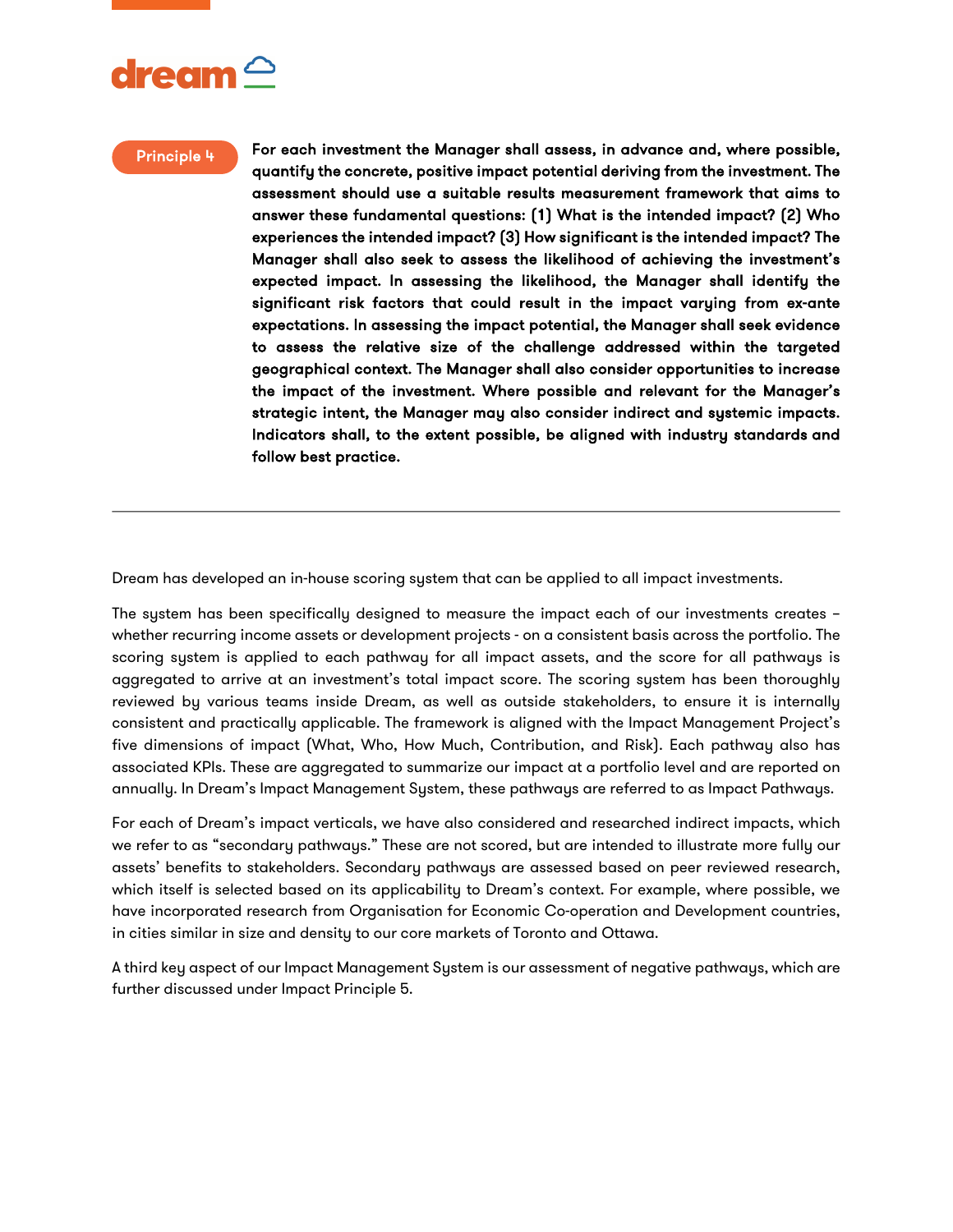### Principle 5

For each investment the Manager shall seek, as part of a systematic and documented process, to identify and avoid, and if avoidance is not possible, mitigate and manage Environmental, Social and Governance (ESG) risks. Where appropriate, the Manager shall engage with the investee to seek its commitment to take action to address potential gaps in current investee systems, processes, and standards, using an approach aligned with good international industry practice. As part of portfolio management, the Manager shall monitor investees' ESG risk and performance, and where appropriate, engage with the investee to address gaps and unexpected events.

Dream has long acknowledged the environmental harm that can flow from irresponsibly building and operating real estate assets. While a responsibility to its stakeholders has been part of Dream's DNA since its founding, Dream's ESG management practices were established prior to the company's inaugural ESG report in 2015. Dream believes there is significant overlap between negative impact and ESG risks.

In 2021, we formalized our ESG Framework. Developed with extensive input from key stakeholders, our ESG Framework considers the global macro trends that are influencing today's sustainability expectations and identifies the emerging and material sustainability topics that are ingrained in how we run our business internally and externally. The ESG Framework is connected to Dream's purpose to Build Better Communities and aligns with our corporate and impact values and strategy. The ESG Framework is tailored to address the most material ESG topics.

We encourage readers to review Dream's ESG framework, approach and outcomes detailed in our [2020-](https://dream.ca/wp-content/uploads/2021/12/2020_2021_Sustainability_Report_FINAL.pdf) [2021 Sustainability report.](https://dream.ca/wp-content/uploads/2021/12/2020_2021_Sustainability_Report_FINAL.pdf)

Using established ESG processes, and as part of the Impact Management System, we have developed a tool to help evaluate the materiality of negative pathways. We have also developed an approach to ranking them based on the severity of the problem, relevance to Dream's operations, and mitigation difficulty. This has helped us understand the potential negative impacts of our business and develop mitigation strategies, where possible. We have identified three primary negative pathways, all of which overlap with ESG risks previously identified and reported on. These are: greenhouse gas emissions related to cement manufacturing; waste as a construction by-product; and the energy, water, and waste profile of buildings over their lifespans.

We are working to expand our negative impact management strategy to better manage the negative impacts of our activities on an individual asset basis. We are committed to reviewing the negative pathways and mitigation strategies at development planning meetings, and firmwide on an annual basis through our business planning process.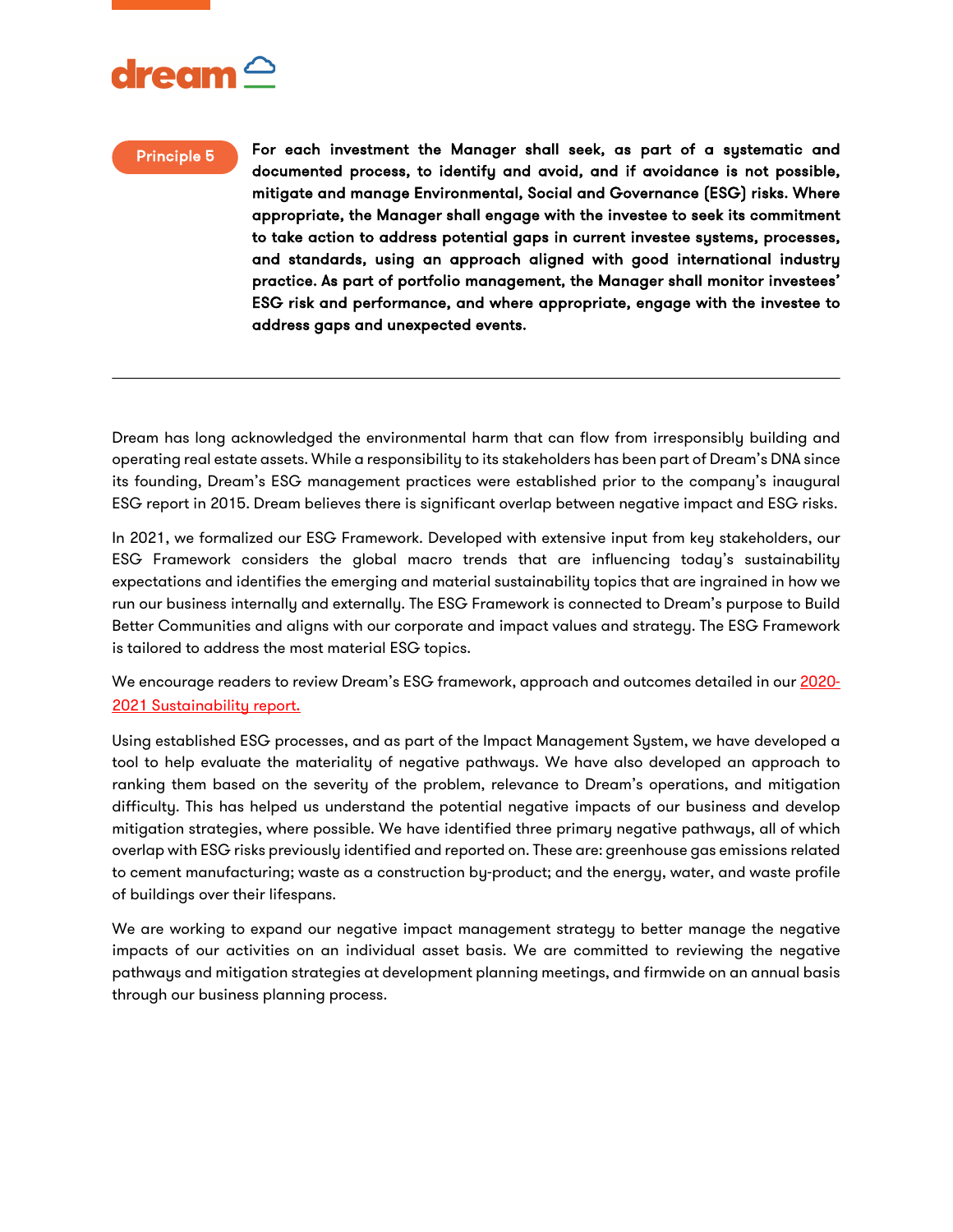## $\boldsymbol{\mathsf{d}}$ ream $\boldsymbol{\mathsf{\circ}}$

### Principle 6

The Manager shall use the results framework (referenced in Impact Principle 4) to monitor progress toward the achievement of positive impacts in comparison to the expected impact for each investment. Progress shall be monitored using a predefined process for sharing performance data with the investee. To the best extent possible, this shall outline how often data will be collected; the method for data collection; data sources; responsibilities for data collection; and how, and to whom, data will be reported. When monitoring indicates that the investment is no longer expected to achieve its intended impacts, the Manager shall seek to pursue appropriate action. The Manager shall also seek to use the results framework to capture investment outcomes.

Impact metrics, targets and KPIs are defined for all impact investments to capture the outputs and outcomes of our impact pathways on an annual basis.

For recurring income assets, expectations are set for each investment by measuring the investment's baseline at acquisition (e.g., by performing a baseline energy audit), and annual targets for improvement are set.

For development projects, the baseline is zero, as developments go through the planning phase, targets for stabilization following construction completion are set. This is done by incorporating impact and ESG industry standards, and in many cases, we consider how we can surpass these industry standards. For each of our impact assets, the relevant team (e.g., the sustainability team) within Dream is responsible for compiling all pathway-relevant performance data on an annual basis. When impact scores, outputs and outcomes differ from expectations, which would be identified during our annual review process described under Impact Principle 8, the Head of Impact Strategy and Delivery will engage with the relevant asset manager to determine next steps to resolve the underperformance.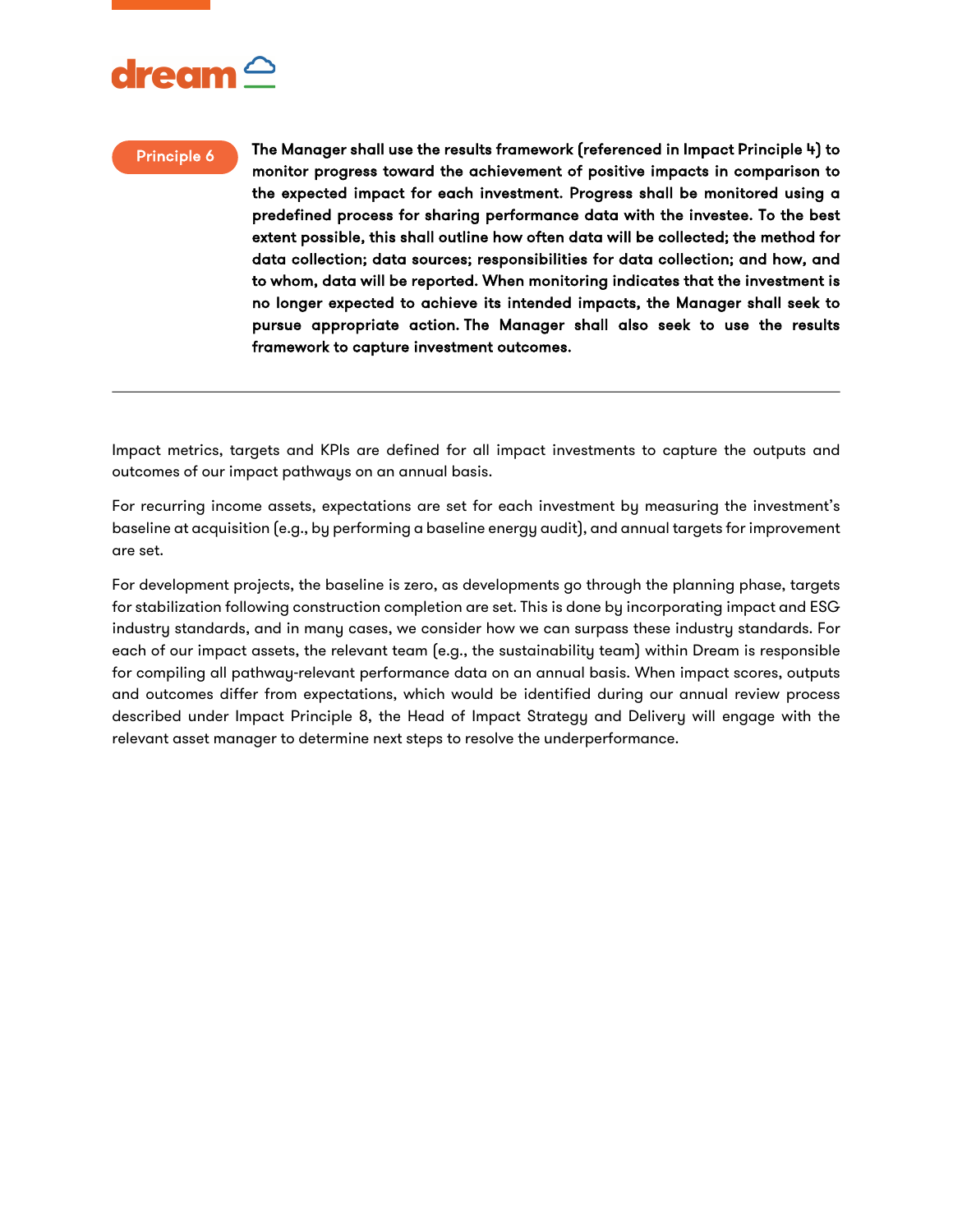### Principle 7

When conducting an exit, the Manager shall, in good faith and consistent with its fiduciary concerns, consider the effect which the timing, structure, and process of its exit will have on the sustainability of the impact.

Over 90% of our Covered Assets are considered long-term investments which we do not plan to exit in normal course. We are building and acquiring to hold and intend to retain and operate the assets over the course of their lifecycle, which reflects our long-term commitment to impact. For example, our West Don Lands development is build-to-hold – we intend to own and operate the apartment rentals over the 99-year term of our land lease. This will allow us to ensure that all impact initiatives are kept in place over this time period.

For investments where we do propose to exit, we will have built-in impact-delivering features that will remain for the life of the structure, due to the long-term nature of real estate assets. These features could include energy efficiency and lighting features, barrier-free access, and water-saving technology.

For build-to-sell assets, we acknowledge that we may have very little control over impact attributes that will depend on the purchaser, which are primarily impact attributes related to our inclusive communities vertical. For assets where an exit is anticipated, we intend to explore partnerships with local nongovernmental organizations (NGOs) and business improvement associations, to ensure the physical real estate continues to be a venue for fostering inclusion. We also intend to explore the possibility of including impact mandates in sale agreements as part of our exit management approach, in order to sustain impact under our inclusive communities vertical.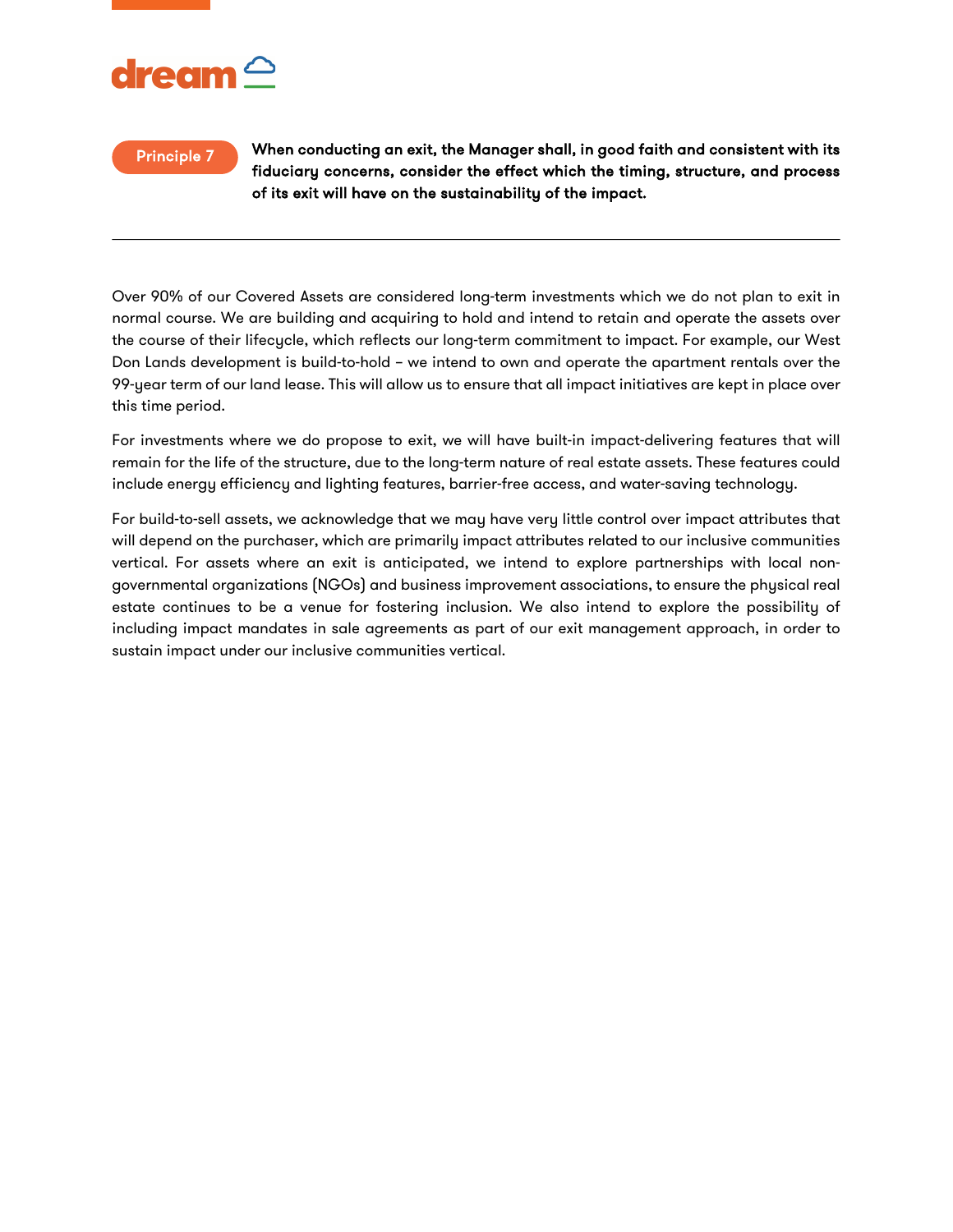# $\alpha$ ream $\sim$

### Principle 8

The Manager shall review and document the impact performance of each investment, compare the expected and actual impact, and other positive and negative impacts, and use these findings to improve operational and strategic investment decisions, as well as management processes.

Dream is committed to reviewing and continuously improving our Impact Management System. This will be a collaborative process that includes the portfolio and asset management teams, the sustainability team, the development teams, and senior management. The process will be led by the Head, Impact Strategy and Delivery.

Dream will undertake a comprehensive review of its Impact Management System on an annual basis. This annual review will cover the impact pathways for each investment, secondary pathways, negative pathways, impact performance on a portfolio basis, and the Impact Management System itself.

The impact pathways will be reviewed for each recurring income and development asset. We will compare target impact outcomes and scores from the prior year pathways to actuals, in cases where pathways are complete. For pathways that are not yet complete, we will assess if we are still on track to achieve the target impact outcomes and scores by our stated timeline. Discrepancies between expected and actual impact will be discussed annually, along with potential causes and remediations.

We will continue to build-out our secondary pathway evidence base by reviewing the research compiled and conducted by Dream throughout the year. This will help us confirm whether our existing impact pathways remain the best way to achieve our impact under our verticals, or if they should be modified.

We will monitor industry developments and will make sure they are incorporated into our Management System for the following year – this includes progress made on standardizing scoring and development of key metrics, among other items.

The intention is that any necessary changes to our Impact Management System are proposed, discussed, and implemented promptly following the annual review. The annual review process culminates with a report to the Governance and Nominating Committee summarizing all aspects of the review process noted above.

Areas for further alignment: To evaluate our performance under our Inclusive Communities vertical, we acknowledge that end-user stakeholder feedback is integral to evaluating our performance, and that there will be data collection challenges to overcome. As our developments are still in the planning or construction phases, we are considering how best to manage and measure feedback, including tenant/resident surveys, annual meetings with members of our communities, and annual meetings with not-for-profit organizations that we will be partnering with. We have also established an email address which we monitor, 'impactfeedback@dream.ca', to which anyone can send feedback at any time.